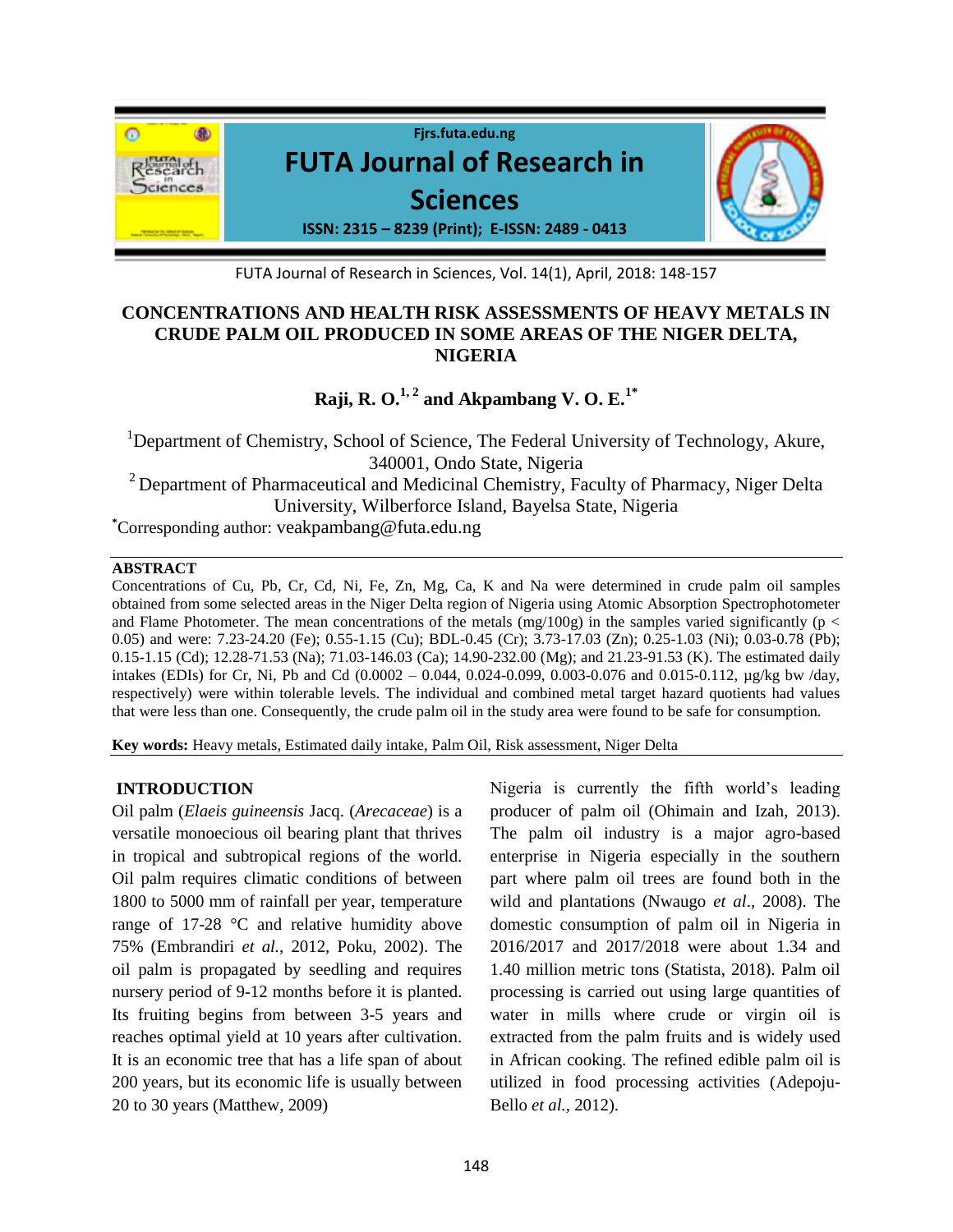Vegetable oils may be contaminated by heavy metals through migration from arable soil (use of fertilizer, location of plantation by highways), technological/ production processes, packaging and storage (Szyczewski, 2016; Izah and Ohimain, 2016, Adepoju-Bello *et al.,* 2012)

The knowledge of metals in foods is essential for calculating the dietary intakes of essential metals and evaluation of human exposure to toxic elements (Iwegbue, 2010). Heavy metals such as Cr, Mn, Cu, Fe and Zn play important biochemical roles in the life processes of many organisms, hence, their presence in foods consumed by humans in trace amounts is essential, however, toxic effects are observed at high concentrations of the metals.

Iron is required for the production of red blood cells, but at high concentrations Fe and Mn can cause pathological effect such as the iron oxides deposition in Parkinson's disease (IOM, 2010). Excess Cu has been associated with liver damage and Zn may produce adverse nutrient interactions with Cu. Also, excess Zn reduces immune function and the levels of high density lipoproteins (Spears, 2000). Nickel is involved in the synthesis of enzymes that are needed in the formation of nucleic acids such as deoxyribonucleic acid (DNA). It is, however, highly toxic at high concentration, and can cause gastrointestinal distress, increase red blood cells and reduce lung functions (Lu *et al.,* 2005). Chromium toxicity is very dependent on the species and oxidation states present. It is normally found in less toxic trivalent state in foods and is poorly absorbed in the gastrointestinal tract. Chromium has been reported to have beneficial effects on type II diabetes (Hague *et al.,* 2008). Other metals such as Pb and Cd are toxic even at low concentration and are not known to have any important biological properties in humans. Lead is known to induce renal tumors, reduce cognitive development, and increase blood pressure in adults. Other symptoms of Pb toxicity include gastrointestinal disorders and some liver impairment. Cadmium may induce kidney

dysfunctions, osteomalacia and reproductive deficiencies. It can also cause damage to the central nervous system and produce psychological disorder (Strömgren, 1998).

In order to assess the safety levels of consumers of palm oil from this region, this study evaluated the heavy metals and some essential mineral elements in palm oil from small- scale palm oil processing mills in some areas in Bayelsa state and Elele, Ahoda west Local Government Area of Rivers State within the Niger Delta of Nigeria.

## **MATERIALS AND METHODS The study area and Sample collection.**

Palm oil samples were collected from a total of nineteen small-scale palm oil production mills situated along high ways and rivers of Ahoda West and East in Rivers State and the local palm oil production mills situated in the rural areas of Ogbia and Yenegoa Local Government Areas in Bayelsa State, Niger Delta Region of Nigeria. Nine samples (A-I) were obtained from oil palm mills in Bayelsa State, and ten samples (J-S) were collected from the mills situated in Rivers State. The samples were collected in aseptically cleaned polyethylene bottles which were tightly covered and kept in the dark, prior to analysis. Appropriate quality assurance procedures and precautions were taken to ensure reliability of the results.

## **Reagents**

All reagents used were of analytical grade. Working standards of Fe, Cu, Cr, Zn, Ni, Pb, and Cd, were prepared by diluting concentrated (1000 mg/L) stock solution of the standard elements (Merck, Darmstadt, Germany) with 0.25 M nitric acid.

### **Sample preparation**

The palm oil samples were digested using concentrated nitric acid ( $HNO<sub>3</sub>$ ,  $> 90\%$ , 1.48 g/mL at 20 °C) and perchloric acid (HOCl<sub>4</sub>, 70%, 1.664 g/mL at 25 °C) at ratio 1:1 (v/v) by standard methods (AOAC, 2005). The mineral elements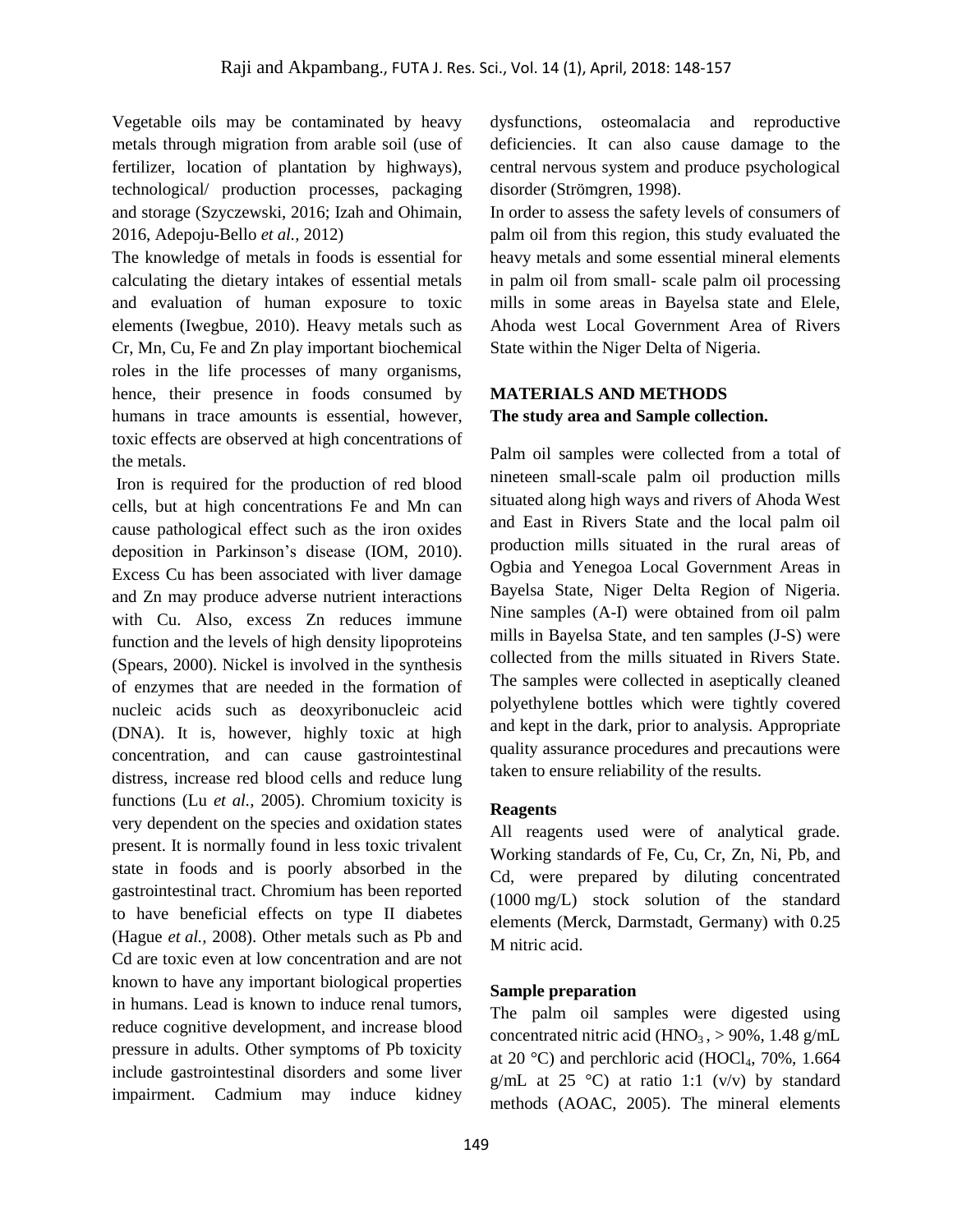(Fe, Cu, Cr, Zn, Ni, Pb, Cd and Mg, Ca, K and Na) were determined by using atomic absorption spectrophotometer (AAS) and flame photometer (FP).

#### **Chemical analysis**

The digested samples were analyzed in triplicates using AAS (APHA 301A, model: 5100 PC, Perkin-Elmer, Boston, USA) for the mineral elements. Calibration of the AAS was done using working standards prepared from commercially available metals standard solution (Merck, Darmstadt, Germany). The most appropriate wavelength, hollow cathode lamp current, gas mixture flow rate, slit width and other AAS instrument parameters for metals were selected as provided in the instrument guides and background correction was used during the analysis. Procedural reagent blank test was carried out over the entire procedure. Measurements were made within the linear range of working standard used for calibration. The results were expressed as mean  $\pm$  standard deviation (SD).

#### **Estimated Daily Intake of Metals**

The estimated daily intake was evaluated for individual metal based on the consumption of 28 g of palm oil per kg body weight per day using equation 1

……………….……….1

Where EDI is the Estimated Daily Intake  $E_F$  – the exposure frequency (365 day/year)  $E_D$  – the exposure duration equivalent to life Time (60-64 years and mean value of 62 years was used)  $F_R$  – the fresh food ingestion rate (g/person/day) which was considered to 28g for palm oil;  $C_F$  – the conversion factor (0.208) for fresh weight  $C_m$  – the heavy metal concentration in foodstuff (mg/kg/Dw),

WAB- the average body weight (bw) (average adult body weight was considered to be 60 kg)

 $T_A$  – the average exposure time for non-carcinogen (=  $E_F * E_D$ ).

The Health risk Index (HRI) for a consumer of metal contaminated palm oil was assessed by using equation 2

……………………….2

Where EDI- is Estimated Daily Intakes  $R_f$ D- Reference Oral Dose (for Cr = 1.5 x 10<sup>-3</sup>, Cu  $= 4.0 \times 10^{-2}$ , Zn = 3.0  $\times 10^{-1}$ , Fe = 7.0  $\times 10^{-1}$ , Ni =  $2.0 \times 10^{-2}$ , Mn = 1.4 x 10<sup>-1</sup> Pb = 1.5, and Cd = 1.0 x  $10^{-3}$ ).

## **Evaluation of the Hazard Target Quotient of Heavy Metals in Palm Oil Samples**

The Target Hazard Quotients were evaluated for the metals based on the consumption of 28 g of palm oil per kg body weight per day using the formula in equation 3.

$$
THQ = \frac{Efr*EDtot*SFI*MCSinorg*10^{-8}}{RfD*BWa*ATn} \dots \dots \dots \dots \dots 3
$$

Where

 $EF_r$  – the exposure frequency (day/year) (365days used)  $ED_{tot}$  – Exposure duration (year) (60-64yrs) (62 yrs used)

SFI- the mass of selected dietary ingested (g/day) 28g/day for palm oil

 $MCS<sub>inore</sub>$  – the concentration of inorganic species in the dietary components (mg/kg wet weight) for each of the elements determined.

 $RF_{D}$ - Oral reference dose (mg/kg)

 $BWa$  – average adult body weight = 60kg used ATn- average time for non-carcinogens (Days) =  $(EF^*$ 

 $ED_{\text{tot}}$ )

10<sup>-3</sup>- unit of conversion factor

RFD (in Equation 2)

#### **Statistical analysis**

All the data obtained in the study were subjected to statistical treatment such as analysis of variance (ANOVA) and post-hoc analysis of Tukey's least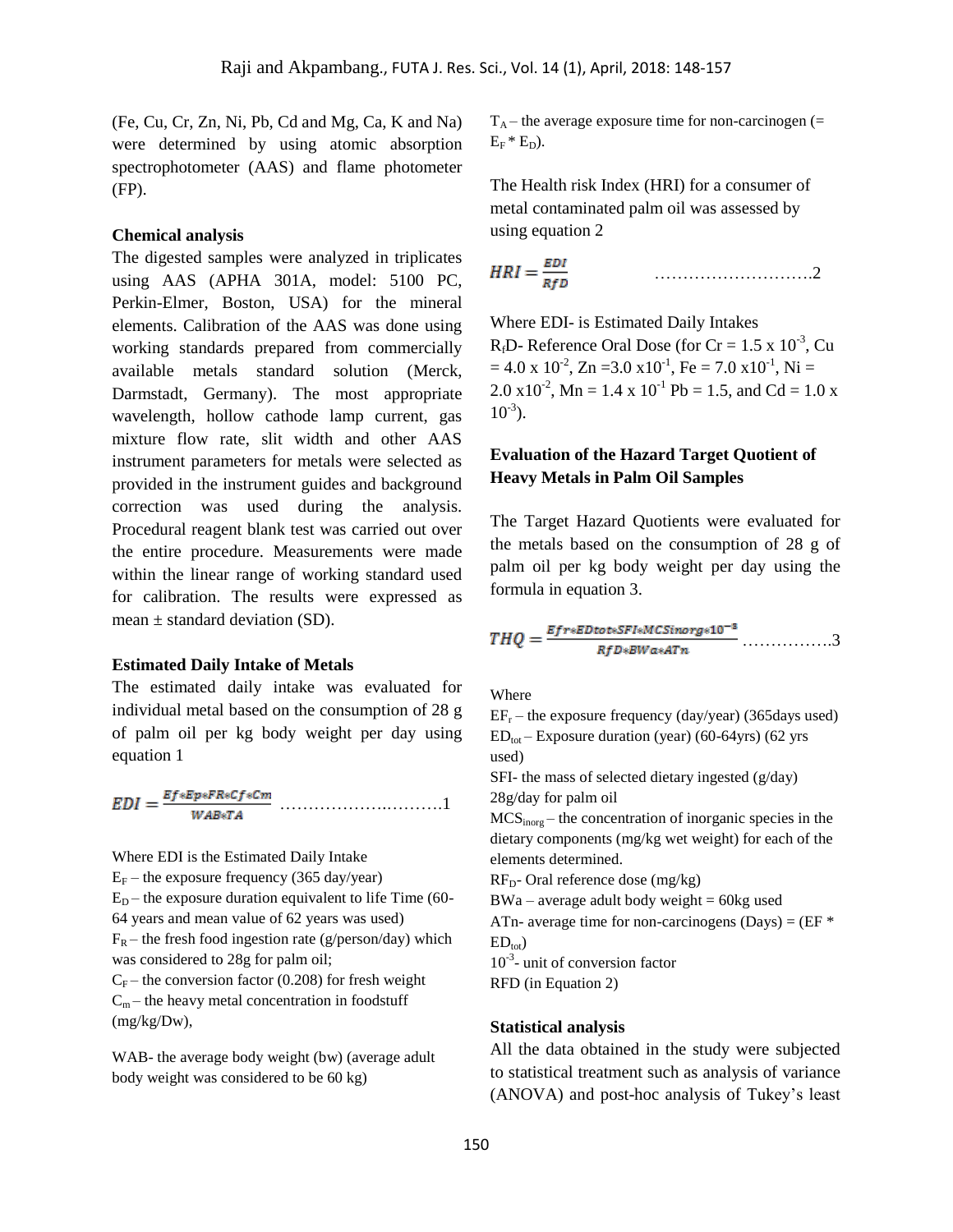significance difference test. (IBM-SPSS, 15.0). Differences at the  $P < 0.05$  level were considered significant.

#### **RESULTS AND DISCUSSION**

The results of the mineral analysis of the palm oil samples are presented in Tables 1 and 2. The average of mean values for Fe in this study was from 7.23 to 24.20 mg/100g. Samples C and R had the lowest and highest concentrations of Fe respectively. The concentrations of Cu, Cr, Zn, Ni, Pb and Cd were 0.55-1.15, BDL-0.45, 3.73-17.03, 0.25-1.03, 0.03-0.78, and 0.15-1.15 mg/100g respectively. The predominant macro mineral nutrient in the palm oil samples analyzed were Na, Ca, Mg and K with the range of mean values: 12.28-71.53, 71.00 -146.03, 14.90-232.00 and 21.23-91.53 (mg/100g) respectively.

#### **Table 1: Concentrations of Heavy metals (mg/100g) of palm oil samples**

| <b>SAMPLE</b> | Fe               | Cu              | Cr              | Zn    | Ni   | Pb   | Cd   |
|---------------|------------------|-----------------|-----------------|-------|------|------|------|
| A             | $17.03 \pm 0.01$ | $1.15 \pm 0.01$ | $0.45 \pm 0.01$ | 9.15  | 0.58 | 0.40 | 1.15 |
| B             | $16.60 \pm 0.02$ | $0.98 \pm 0.08$ | <b>BDL</b>      | 7.73  | 0.50 | 0.45 | 0.45 |
| $\mathsf{C}$  | $7.23 \pm 0.01$  | $0.78 \pm 0.01$ | $0.23 \pm 0.01$ | 4.98  | 0.58 | 0.15 | 0.48 |
| D             | $12.40 \pm 0.03$ | $1.03 \pm 0.01$ | $0.23 \pm 0.01$ | 9.90  | 0.35 | 0.28 | 0.40 |
| E             | $19.90 \pm 0.01$ | $0.70 \pm 0.01$ | <b>BDL</b>      | 10.03 | 0.40 | 0.45 | 0.30 |
| ${\bf F}$     | $17.20 \pm 0.05$ | $0.98 \pm 0.01$ | $0.25 \pm 0.01$ | 3.73  | 0.39 | 0.15 | 0.23 |
| G             | $22.28 \pm 0.00$ | $0.73 \pm 0.01$ | <b>BDL</b>      | 7.40  | 1.03 | 0.48 | 0.35 |
| H             | $11.03 \pm 0.01$ | $0.75 \pm 0.01$ | <b>BDL</b>      | 10.45 | 0.40 | 0.78 | 0.25 |
| $\mathbf I$   | $21.03 \pm 0.01$ | $0.55 \pm 0.01$ | <b>BDL</b>      | 17.03 | 0.25 | 0.48 | 0.45 |
| $\mathbf J$   | $14.53 \pm 0.01$ | $1.15 \pm 0.01$ | $0.03 \pm 0.01$ | 7.23  | 0.45 | 0.48 | 0.68 |
| $\bf K$       | $14.53 \pm 0.06$ | $0.90 \pm 0.01$ | <b>BDL</b>      | 15.28 | 0.75 | 0.45 | 0.15 |
| L             | $17.10 \pm 0.01$ | $1.03 \pm 0.01$ | $0.10 \pm 0.01$ | 9.20  | 0.68 | 0.05 | 0.40 |
| M             | $20.60 \pm 0.01$ | $0.80 \pm 0.08$ | $0.05 \pm 0.01$ | 17.03 | 0.48 | 0.03 | 0.40 |
| $\mathbf N$   | $12.40 \pm 0.01$ | $0.83 \pm 0.01$ | $0.25 \pm 0.01$ | 10.40 | 0.53 | 0.35 | 0.30 |
| $\Omega$      | $22.78 \pm 0.07$ | $0.78 \pm 0.01$ | $0.15 \pm 0.01$ | 5.70  | 0.48 | 0.50 | 0.30 |
| $\mathbf{P}$  | $12.40 \pm 0.01$ | $1.01 \pm 0.04$ | $0.15 \pm 0.01$ | 12.40 | 0.45 | 0.40 | 0.45 |
| Q             | $23.53 \pm 0.01$ | $1.15 \pm 0.01$ | $0.03 \pm 0.01$ | 10.35 | 0.53 | 0.28 | 1.03 |
| $\mathbf R$   | $24.20 \pm 0.01$ | $0.73 \pm 0.01$ | $0.23 \pm 0.01$ | 12.28 | 0.28 | 0.45 | 0.30 |
| S             | $9.95 \pm 0.01$  | $0.75 \pm 0.01$ | <b>BDL</b>      | 6.05  | 0.50 | 0.40 | 0.28 |
|               |                  |                 |                 |       |      |      |      |

The above figures are mean values of three replicate determinations.  $BDL = Below$  detection limit.  $(< 0.0001 -$ 0.0005) Standard Deviation for Zn, Ni, Pb and Cd in all samples are  $\pm$  0.01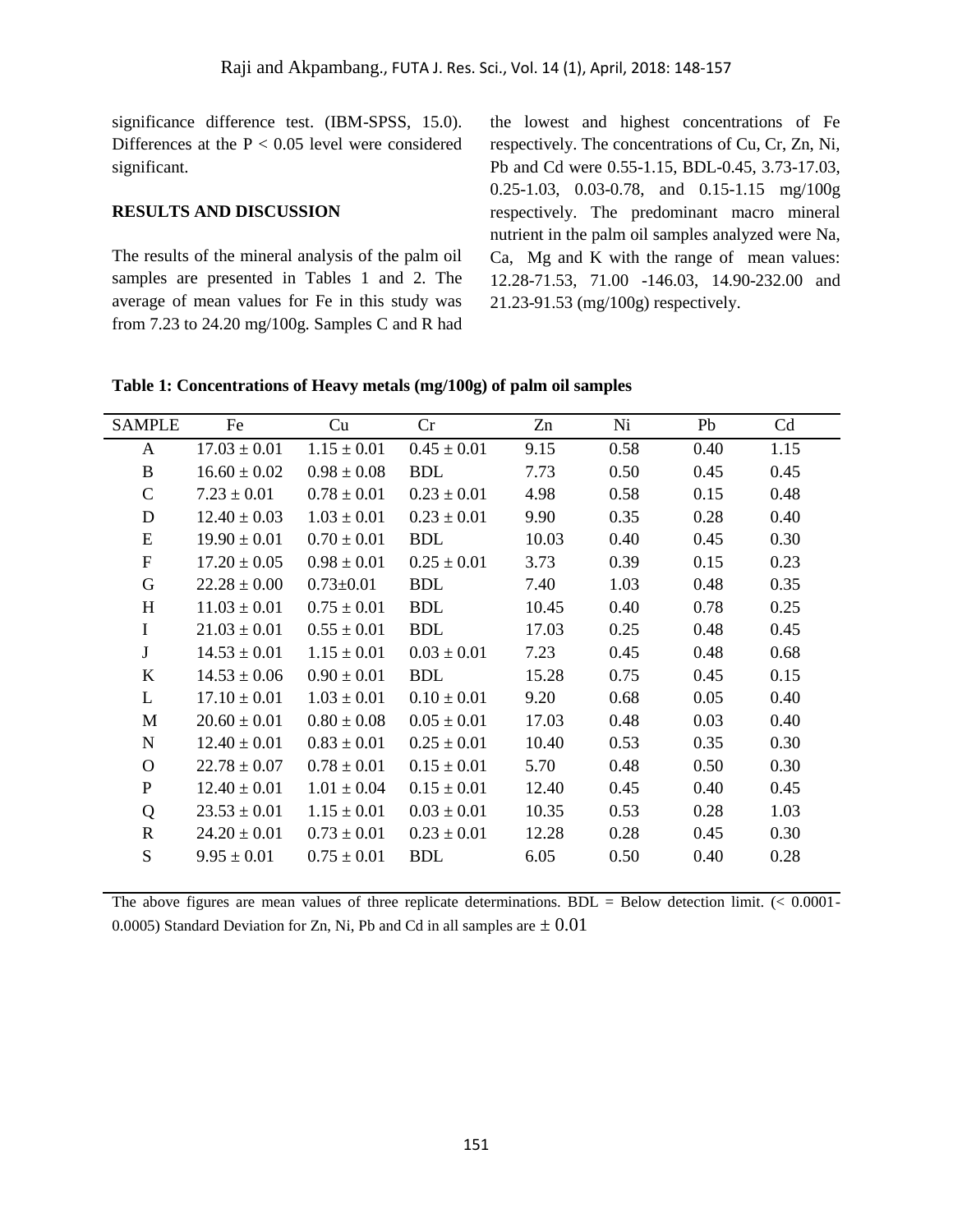| <b>SAMPLES</b> | <b>Na</b>         | Ca                | Mg                | $\mathbf K$       |
|----------------|-------------------|-------------------|-------------------|-------------------|
| A              | $21.03 \pm 0.011$ | $86.05 \pm 0.011$ | $24.03 \pm 0.011$ | $39.73 \pm 0.011$ |
| B              | $46.03 \pm 0.011$ | 117.03±0.008      | $46.15 \pm 0.016$ | $46.03 \pm 0.016$ |
| $\mathbf C$    | 71.53±0.011       | $99.03 \pm 0.008$ | $50.35 \pm 0.011$ | $37.40 \pm 0.008$ |
| D              | $12.28 \pm 0.01$  | $121.03 \pm 0.01$ | $24.53 \pm 0.02$  | $46.03 \pm 0.01$  |
| E              | $24.10 \pm 0.01$  | $71.03 \pm 0.01$  | $21.23 \pm 0.02$  | $35.40 \pm 0.02$  |
| F              | $17.03 \pm 0.01$  | $96.00 \pm 0.10$  | $16.03 \pm 0.02$  | $65.45 \pm 0.02$  |
| G              | $21.03 \pm 0.01$  | $96.03 \pm 0.01$  | $14.90 \pm 0.01$  | $37.40 \pm 0.01$  |
| H              | $24.60 \pm 0.01$  | $119.78 \pm 0.01$ | $24.48 \pm 0.01$  | $21.23 \pm 0.02$  |
| $\bf{I}$       | $22.28 \pm 0.01$  | $102.15 \pm 0.01$ | $22.15 \pm 0.02$  | $24.65 \pm 0.01$  |
| ${\bf J}$      | $24.90 \pm 0.01$  | $127.40 \pm 0.01$ | $21.23 \pm 0.02$  | $51.53 \pm 0.02$  |
| K              | $24.65 \pm 0.01$  | $74.90 \pm 0.06$  | $16.68 \pm 0.01$  | $34.53 \pm 0.02$  |
| L              | $21.03 \pm 0.01$  | $97.10 \pm 0.01$  | $232.00 \pm 1.58$ | $31.15 \pm 0.01$  |
| M              | $15.28 \pm 0.01$  | $146.03 \pm 0.01$ | $19.90 \pm 0.02$  | $91.53 \pm 0.02$  |
| N              | $22.40 \pm 0.01$  | $72.15 \pm 0.01$  | $24.60 \pm 0.01$  | $50.40 \pm 0.02$  |
| $\bf{0}$       | $22.15 \pm 0.01$  | $99.15 \pm 0.02$  | $16.73 \pm 0.02$  | $23.23 \pm 0.02$  |
| ${\bf P}$      | $19.90 \pm 0.01$  | $124.90 \pm 0.01$ | $21.23 \pm 0.02$  | $27.15 \pm 0.01$  |
| Q              | $23.20 \pm 0.02$  | $82.40 \pm 0.02$  | $20.30 \pm 0.01$  | $72.03 \pm 0.02$  |
| R              | $46.15 \pm 0.01$  | $98.03 \pm 0.02$  | $14.90 \pm 0.01$  | $21.23 \pm 0.02$  |
| S              | $17.90 \pm 0.01$  | $71.15 \pm 0.02$  | $19.90 \pm 0.02$  | $37.40 \pm 0.01$  |

**Table 2: Mineral content of palm oil samples (mg/100g)**

The above figures are mean values of three replicate determinations.  $BDL = Below$  detection limit.  $(< 0.0001 -$ 0.0005)

#### **Estimated dietary intake of metals**

The estimated daily intakes of the studied metals in *μ*g/kg bw/day are presented in Table 3. The recommended dietary allowance values for Fe ranged from 10 to 18 mg/day/ person (Table 4). The estimated intake of Fe from consumption of palm oil samples from the Niger Delta, Nigeria, ranged from 0.70 to 2.35 *μ*g/kg bw/day. The percentage intake of Fe in this study, ranged from 2.3-7.6% which are below the recommended dietary allowance value for Fe.

The recommended dietary allowance (RDA) for Cu ranged from 0.9 to 30 mg/day/person, these values are similar to World Health Organization's recommendation (15–500 *μ*g/kg bw/day) (WHO, 1993). The intake values for Cu in this study, ranged from 0.05 to 0.11 *μ*g/kg bw/day. The highest intake value of Cu was obtained for the palm oil sample M collected from the oil palm mill situated in the rural area of Bayelsa State, Nigeria. The estimated intake values for Cu constitutes about 3.17–6.70% of the upper limit of the recommended dietary allowance value.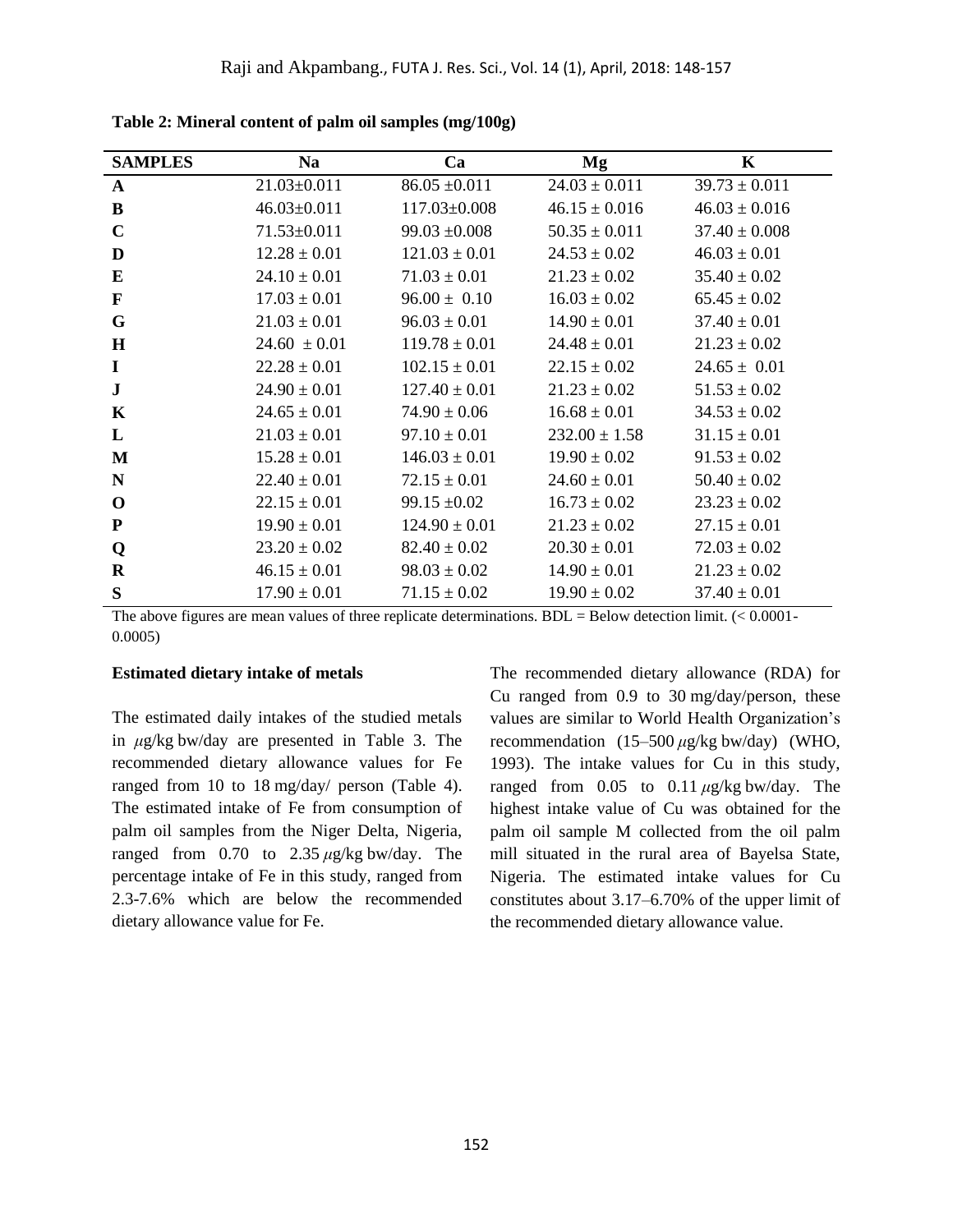| <b>Samples</b> | Fe    | Cu    | $\mathbf{C}\mathbf{r}$ | Zn    | Ni    | <b>Pb</b> | C <sub>d</sub> |
|----------------|-------|-------|------------------------|-------|-------|-----------|----------------|
| $\mathbf{A}$   | 1.653 | 0.112 | 0.044                  | 0.888 | 0.056 | 0.039     | 0.112          |
| $\bf{B}$       | 1.611 | 0.095 | 0.0003                 | 0.750 | 0.049 | 0.044     | 0.044          |
| $\mathbf C$    | 0.701 | 0.076 | 0.022                  | 0.483 | 0.056 | 0.015     | 0.047          |
| D              | 1.204 | 0.099 | 0.022                  | 0.961 | 0.034 | 0.027     | 0.039          |
| E              | 1.932 | 0.068 | 0.0002                 | 0.974 | 0.039 | 0.044     | 0.029          |
| $\mathbf F$    | 1.670 | 0.095 | 0.024                  | 0.362 | 0.038 | 0.015     | 0.022          |
| G              | 2.163 | 0.071 | 0.0003                 | 0.718 | 0.099 | 0.047     | 0.033          |
| $\mathbf H$    | 1.071 | 0.073 | 0.0002                 | 1.014 | 0.038 | 0.076     | 0.024          |
| I              | 2.041 | 0.053 | 0.0005                 | 1.653 | 0.024 | 0.047     | 0.044          |
| ${\bf J}$      | 1.410 | 0.112 | 0.003                  | 0.702 | 0.044 | 0.047     | 0.066          |
| K              | 1.410 | 0.087 | 0.0002                 | 1.483 | 0.073 | 0.044     | 0.015          |
| L              | 1.660 | 0.099 | 0.009                  | 0.893 | 0.066 | 0.005     | 0.039          |
| $\mathbf{M}$   | 1.999 | 0.121 | 0.005                  | 1.653 | 0.047 | 0.003     | 0.039          |
| N              | 1.204 | 0.081 | 0.024                  | 1.009 | 0.051 | 0.034     | 0.029          |
| $\mathbf 0$    | 2.211 | 0.076 | 0.015                  | 0.553 | 0.047 | 0.049     | 0.029          |
| ${\bf P}$      | 1.204 | 0.098 | 0.015                  | 1.204 | 0.044 | 0.039     | 0.044          |
| Q              | 2.284 | 0.112 | 0.003                  | 1.004 | 0.051 | 0.027     | 0.099          |
| $\mathbf R$    | 2.350 | 0.071 | 0.022                  | 1.192 | 0.027 | 0.044     | 0.029          |
| S              | 0.966 | 0.073 | 0.0003                 | 0.587 | 0.049 | 0.039     | 0.027          |
|                |       |       |                        |       |       |           |                |

**Table 3: Estimated Daily Intakes (EDI) of heavy metals in palm oil samples in** *μ***g/kg bw/day**

**Table 4: Comparison of Recommended Dietary Allowances (RDA) of the elements in mg/kg/day and mg/l/day.**

| <b>Parameters</b> | This study    | Iwegbue <i>et al.</i> , $(2014)$<br>in alcoholic drinks | <b>Foods and wine</b>                                                  |
|-------------------|---------------|---------------------------------------------------------|------------------------------------------------------------------------|
| Fe                | 7.23-24.20    | $0.30 - 10.30$                                          | 10-18 (WHO, 1993)                                                      |
| Cu                | $0.70 - 1.15$ | $0.09 - 0.60$                                           | 30 (WHO, 1993)                                                         |
| Cr                | $0.10 - 0.45$ | $0.005 - 0.15$                                          | 1.0 (WHO, 1993),                                                       |
| Zn                | 3.73-17.03    | $0.12 - 3.86$                                           | 4.2 (EVM, 2003), 5.0 (OIV,<br>2008)                                    |
| Ni                | $0.25 - 1.03$ | $0.005 - 0.11$                                          | $0.02$ (SON, 2007)                                                     |
| Pb                | $0.03 - 0.45$ | $0.001 - 0.047$                                         | 3.6 (WHO, 1993)                                                        |
| C <sub>d</sub>    | $0.15 - 1.15$ | $0.02 - 0.05$                                           | 1.0 (WHO, 1993)                                                        |
| Mg                | 14.90-232.00  | 2.08-301.33                                             | 400–420 and $310-$<br>320 (Male and Female<br>respectively, IOM, 2010) |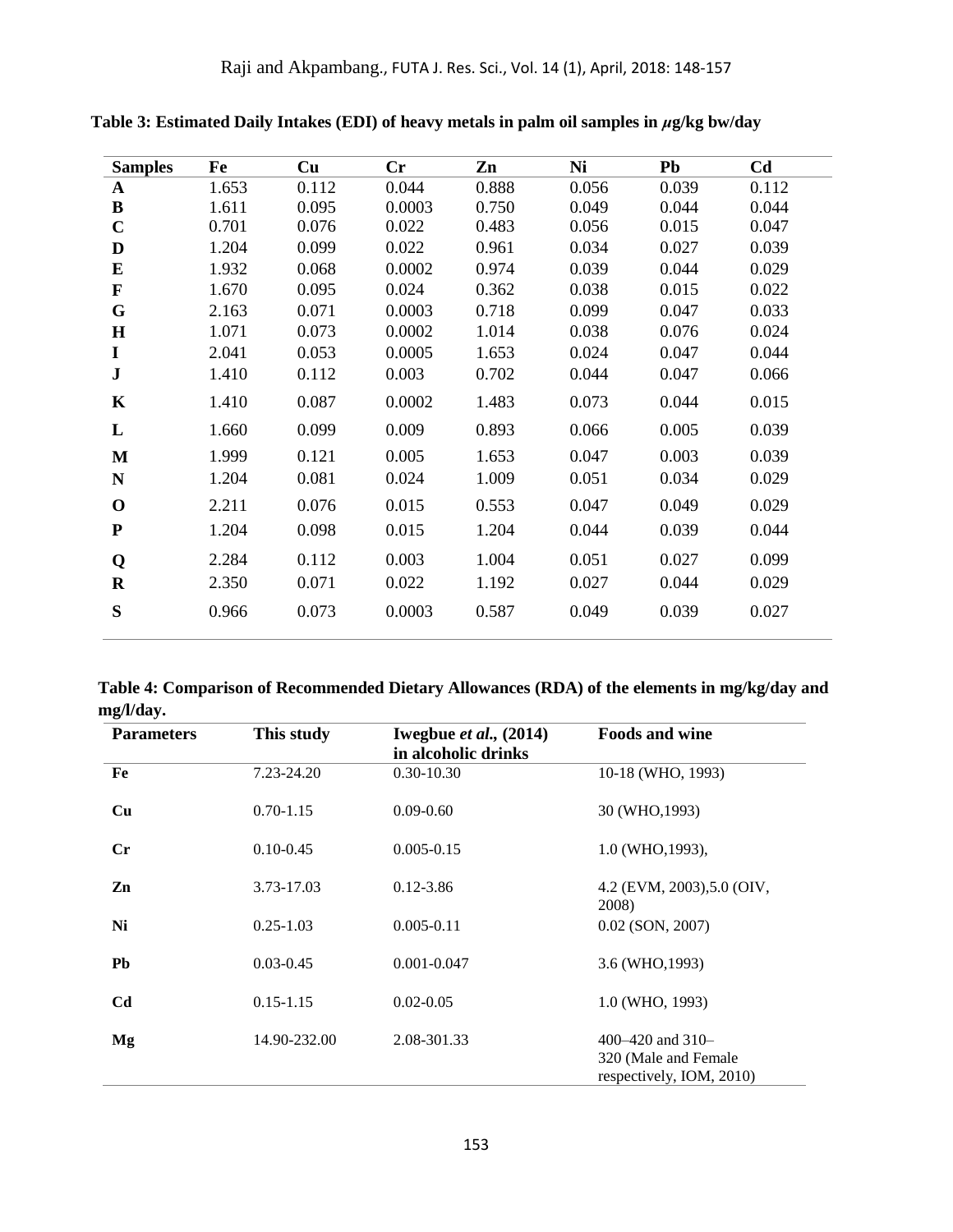| Ca        | 71.00-146.03 | 2.21-49.23   | 28-37 (Ethiopian wine,<br>IOM, 2010) 1000 mg (IOM,<br>2010)                |
|-----------|--------------|--------------|----------------------------------------------------------------------------|
| <b>Na</b> | 12.28-46.15  | 4.00-34.40   | 60 (WHO, 1993)                                                             |
| К         | 21.23-91.56  | 21.65-926.10 | 467-1147 (USA wine, IOM,<br>2010)<br>694-767 (Ethiopian wine,<br>IOM 2010) |

WHO- World Health Organization, 1993; OIV -Organization *Internationale de la Vigue et du* VIN, 2008; EVM-Expert Group on Vitamins and Minerals, 2003; IOM - Institute of Medicine 2010.

In this study, the highest dietary intake of Cr (0.044 *μ*g/kg bw/day) was obtained for the palm oil sample A (mill located along the highways of Rivers State), which, however, was below the recommended dietary allowance for Cr (130 *μ*g/ day/person and 2.2 *μ*g/kg bw/day).

The estimated intakes of Zn from the consumption of palm oil samples analysed, ranged from 0.36 to 1.65 *μ*g/kg bw/day (Table 3). The Joint FAO/WHO Expert Committee on Food Additives (JECFA) established a provisional maximal daily intake of 1000 *μ*g/kg bw/day for Zn (tolerable WHO, 2003). The Expert Group on Vitamins and Minerals of the Food Safety Authority (EVM) recommended a safe upper limit (SUL) of 4.2 mg/day for Zn (equivalent to 700 *μ*g/kg bw/day in a 60 kg adult) for total dietary intake (EVM, 2003). The estimated intake values of Zn in this study ranged from 13.9 to 41.5 (%) of the provisional maximal tolerable daily intake of Zn.

The tolerable daily intake of Ni as established by the European Food Safety Authority (EFSA) is 2.8 *μ*g Ni/kg bw/day (EFSA, 2015). The estimated daily intake of Ni in the analysed palm oil ranged from  $0.02$  to  $0.10 \mu g/kg$  bw/day (Table 3), these values are within  $0.71 - 3.57$  (%) of tolerable daily intake value for the element, nickel. The estimated daily intake value of Pb from this study ranged from 0.003 to 0.076 *μ*g/kg bw/day (Table 3), which is approximately 0.44–11.09 (%) of the tolerable intake value (3.6 *μ*g/kg bw/day) The highest intake value of Pb was found in the palm oil sample H, obtained in Bayelsa State, Nigeria.

The daily intake of Cd from the analysed palm oil ranged between 0.02 and 0.11 μg/kg bw/day (Table 3). However, the tolerable intake value of Cd is 1 *μ*g/kg bw/day (WHO, 1993). The estimated intake value of Cd from the palm oil is within approximately 1.85–13.83 (%) of the tolerable intake value.

The recommended dietary allowance (RDA) for Mg for male and female healthy adults are 400– 420 and 310–320 mg of magnesium per day respectively (IOM, 2010) while the recommended dietary allowance value for Ca is set at 1000 mg Ca per day (IOM, 2010). The estimated intake values of Mg and Ca varied considerably among the analysed palm oil samples. The highest dietary intakes of Mg and Ca were found in palm oil samples L and M (Table 3), both were obtained from oil mills located in Balyesa State, Nigeria

## **Comparison of Recommended Dietary Allowance**

A comparison of Recommended Dietary allowance (RDA) values of the elements analysed in this study was made with some values obtained by Iwegbue *et al*. (2014) for some drinks from Nigeria and for food and wine from some International and National Standards organizations (Table 4)

#### **Target hazard quotients**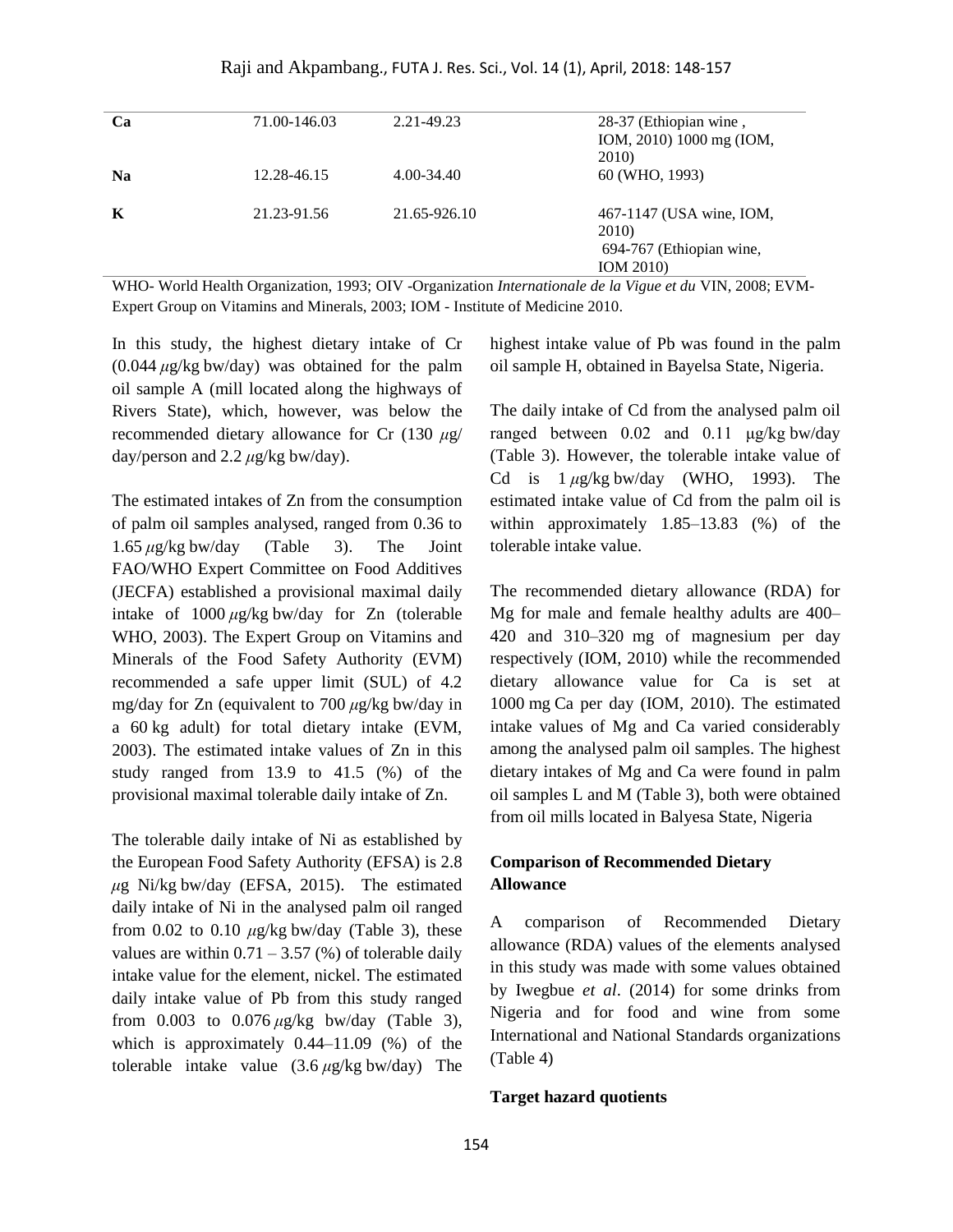The estimated target hazard quotients (THQ) values (Table 5) for individual metals were less than 1 and they indicate safe levels for the metals. Any THQ values above unity indicate level of concern to health. The combined THQ values for all metals examined were  $\geq 1 \leq 2$  for palm oil, while the combined THQ values for palm oil samples analyzed were  $\leq 1$ . There is no lifelong health concern from the metals associated with the palm oil samples analyzed.

**Table 5: Estimation of target hazard quotients (THQ) of heavy metals in the palm oil samples** 

| <b>Samples</b> | Fe     | Cu     | Cr           | Zn     | Ni   | Pb      | C <sub>d</sub> |
|----------------|--------|--------|--------------|--------|------|---------|----------------|
| A              | 0.0114 | 0.0134 | 0.1400       | 0.0142 | 0.14 | 0.0001  | 0.5400         |
| B              | 0.0011 | 0.0114 | 9.3E-08      | 0.0120 | 0.12 | 0.0001  | 0.2100         |
| $\mathsf{C}$   | 0.0048 | 0.0091 | 0.0720       | 0.0077 | 0.14 | 0.0001  | 0.2200         |
| D              | 0.0083 | 0.0120 | 0.0720       | 0.0154 | 0.08 | 0.0009  | 0.1900         |
| E              | 0.0133 | 0.0082 | $6.2E - 0.8$ | 0.0156 | 0.09 | 0.00001 | 0.1400         |
| $\overline{F}$ | 0.0115 | 0.0011 | 0.0780       | 0.0058 | 0.09 | 0.00001 | 0.1100         |
| G              | 0.0148 | 0.0085 | 9.3E-08      | 0.0115 | 0.24 | 0.0002  | 0.1600         |
| H              | 0.0073 | 0.0088 | $6.2E - 0.8$ | 0.0162 | 0.09 | 0.0002  | 0.1200         |
| I              | 0.0140 | 0.0064 | 1.6E-07      | 0.0264 | 0.06 | 0.0002  | 0.2100         |
| J              | 0.0096 | 0.0134 | 0.0093       | 0.0112 | 0.11 | 0.0002  | 0.3200         |
| $\bf K$        | 0.0096 | 0.0105 | $6.2E - 0.8$ | 0.0236 | 0.18 | 0.0004  | 0.0700         |
| L              | 0.0114 | 0.0120 | 0.0311       | 0.0143 | 0.16 | 0.00002 | 0.1900         |
| M              | 0.0137 | 0.0093 | 0.0156       | 0.0265 | 0.11 | 9E-06   | 0.1900         |
| $\mathbf N$    | 0.0083 | 0.0097 | 0.0778       | 0.0162 | 0.12 | 0.0001  | 0.1400         |
| $\mathbf{O}$   | 0.0152 | 0.0091 | 0.0467       | 0.0887 | 0.11 | 0.0002  | 0.1400         |
| $\mathbf{P}$   | 0.0083 | 0.0118 | 0.0467       | 0.0193 | 0.11 | 0.0001  | 0.2100         |
| Q              | 0.0157 | 0.0134 | 0.0093       | 0.0161 | 0.12 | 0.00009 | 0.4800         |
| $\mathbf R$    | 0.0161 | 0.0085 | 0.0720       | 0.0191 | 0.07 | 0.0001  | 0.1400         |
| S              | 0.0066 | 0.0088 | 9.3E-08      | 0.0094 | 0.12 | 0.0001  | 0.1300         |

#### **CONCLUSION**

In conclusion, the mean mineral concentrations for the palm oil samples in the Niger Delta region were within the allowable limits. Therefore, the palm oil samples do not pose any risk to human health.

#### **ACKNOWLEDGEMENT**

We express our gratitude to the Federal University of Technology, Akure, Nigeria, the Yeitaribo

family of Bitinmpele compound, Amassoma in Bayelsa State and Mr Olajide Mustapha of Pharmaceutical and Medicinal Chemistry Department, Faculty of Pharmacy, LUTH, Idi-Araba, University of Lagos, Nigeria.

#### **REFERENCES**

#### **Adepoju-Bello, A.A., Osagiede S.A. and**

**Oguntibeju, O.O. (2012)** Evaluation of the concentrtration of some toxic metals in dietary red palm oil, *Journal of Bioanalysis and Biomedicine,* 4(5): 092-095.

**AOAC (2005)**. Official Method of Analyses of the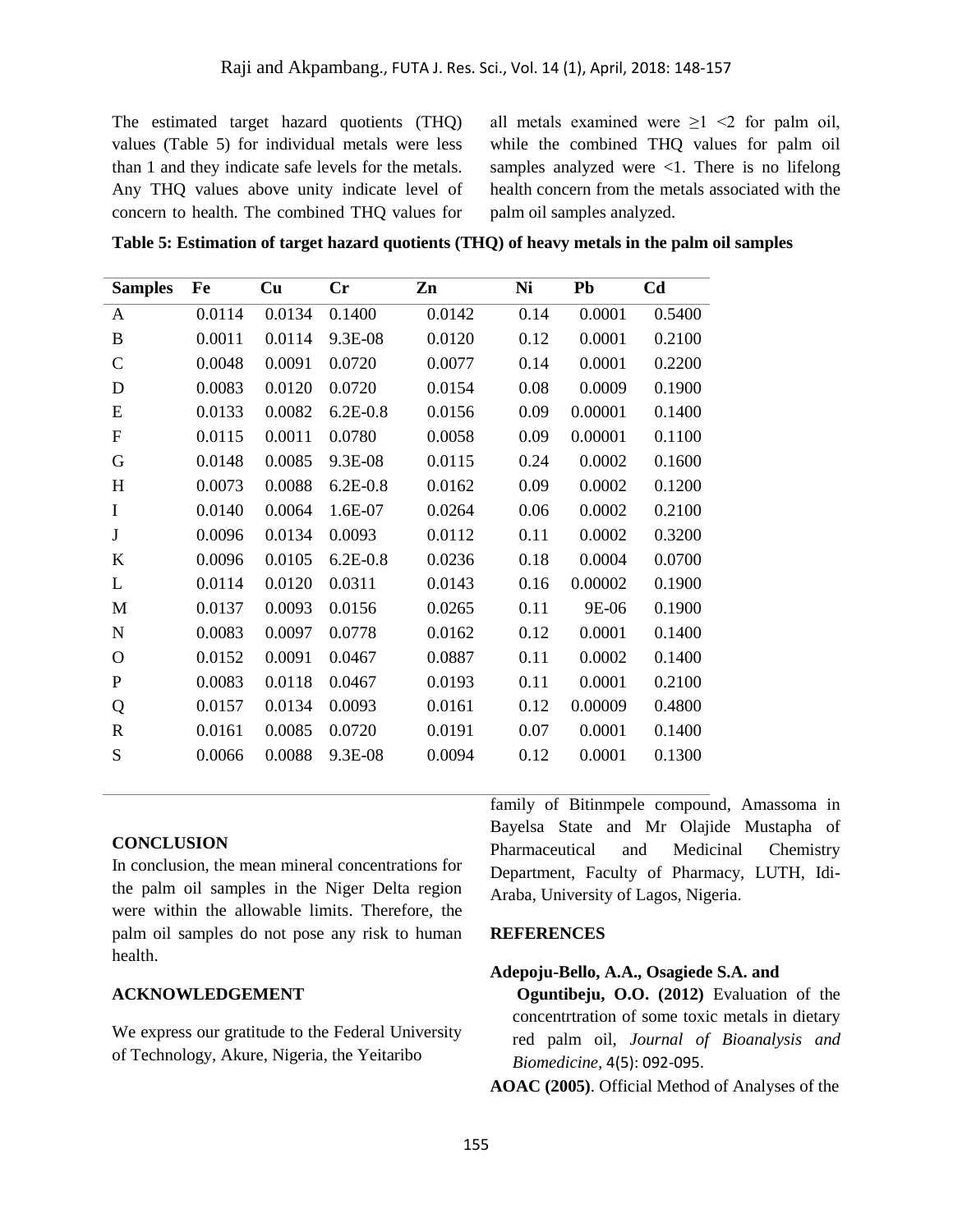Association of Official Analytical Chemists 20th edition, Washington D.C, USA.

- **Embrandiri, A***,***Singh,** *R.P***., Ibrahim, H.M. and Ramli, A.A. (2012)** Land application of biomass residue generated from palm oil processing: its potential benefits and threats. *Environmentalist*, 32(17): 111-117
- **European Food Safety Agency, EFSA (2015)** Scientific Opinion on the risks to public health related to the presence of nickel in food and drinking water. *EFSA Journal* 13(2): 4002. Available at [https://www.efsa.europa.eu](https://www.efsa.europa.eu/)
- **Expert Group on Vitamins and Minerals (EVM) (2003).** Food Standards Agency Safe upper levels for vitamins and mineral. Report of the expert group on vitamins and minerals, May 2003. Available at [http://www.food.gov.uk/multimedia/pdfs/vit](http://www.food.gov.uk/multimedia/pdfs/vitmin2003.pdf) [min2003.pdf](http://www.food.gov.uk/multimedia/pdfs/vitmin2003.pdf) (accessed 5 August 2010)
- **Hague, T., Petroczi, A., Andrews, P.L.R., Barker, J. and Naughton, D.P. (2008).** Determination of metal ion contents of beverages and estimation of target hazard quotients: a comparative study. *Chemistry Cental Journal*, 2:13 doi: 10.1186/1752- 153x-2-13.Available at [http://journal.chemistrycentral.com/content/2/](http://journal.chemistrycentral.com/content/2/1/13) [1/13.](http://journal.chemistrycentral.com/content/2/1/13)
- **IOM (2010)** Institute of Medicine **(IOM)** The National Academic Press Food and Nutrition Board, Dietary reference intakes for vitamin A, vitamin K, Arsenic, Boron, Chromium, Copper, Iodine, Iron, Manganese, Molybdenum, Nickel, Sodium and Zinc.
- **Izah, S.C. and Ohimain, E.I. (2016).** The opportunities and weakness of Nigerian oil palm industry. *Biotechnological Research*  2(1): 33-43.
- **OIV (2008)** Organization Internationale de la Vigueet du (VIN)**.** Compendium of International methods of wine and Must Analysis. Edition 2007, Vol. 2, Anex C, Paris: 1-3
- **Iwegbue, C.M.A. (2010).** Composition and daily intakes of some trace metals from canned beers in Nigeria. *Journal of the Institute of Brewers*, 116:312–315.
- **Iwegbue, C.M.A., Ojelum, A.L. and Bassey, F.I. (2014).** A survey of metal profiles in some traditional alcoholic beverages in Nigeria. *Food Science Nutrition* 2(6): 724–733.
- **Lu, H., Shi, X., Costa, M. and Huang, C. (2005).** Carcinogenic effect of nickel compounds. *Molecular and cellular biochemistry,* 279(1- 2):45-67
- **Matthew, O. E. (2009)** Vegetable and edible oil section of the Manufacturers Association of Nigeria. Palm oil:Today and future outlook, A paper presented at the workshop organized by the Nigerian Institute for Palm oil Research.
- **Nwaugo, V.O., Chinyere, G.C. and Inyang, C.U. (2008)**. Effects of palm oil mill effluents (POME) on soil bacterial flora and enzyme activities in Egbama. *Plant Products Research Journal,* 12:10-13
- **Ohimain, E.I. and Izah, S.C. (2013).** Gaseous emissions from a semi-mechanized oil palm processing mill in Bayelsa state, Nigeria. *Continental Journal of Water, Air and Soil Pollution,* 4 (1): 15 – 25.
- **Poku, (2002).** Small-scale palm oil processing in Africa. Rome, Italy: Agriculture Services Bulletin, 148. Food and Agricultural Organization of the United Nations
- **Spears, J. W. (2000).** Micronutrients and immune function in cattle; *Proceedings of the Nutrition Society*, **59**, 587–594.
- **Statista (2018)**. Palm oil Consumption in Nigeria 2017/2018. Available at: [https://www.statista.com](https://www.statista.com/)
- **Strömgren, T. (1998).** The effect of lead, cadmium, and mercury on the increase in length of five intertidal fucales. *Journal of Experimental Marine Biology and Ecology*, **43 (2),** 107-119.